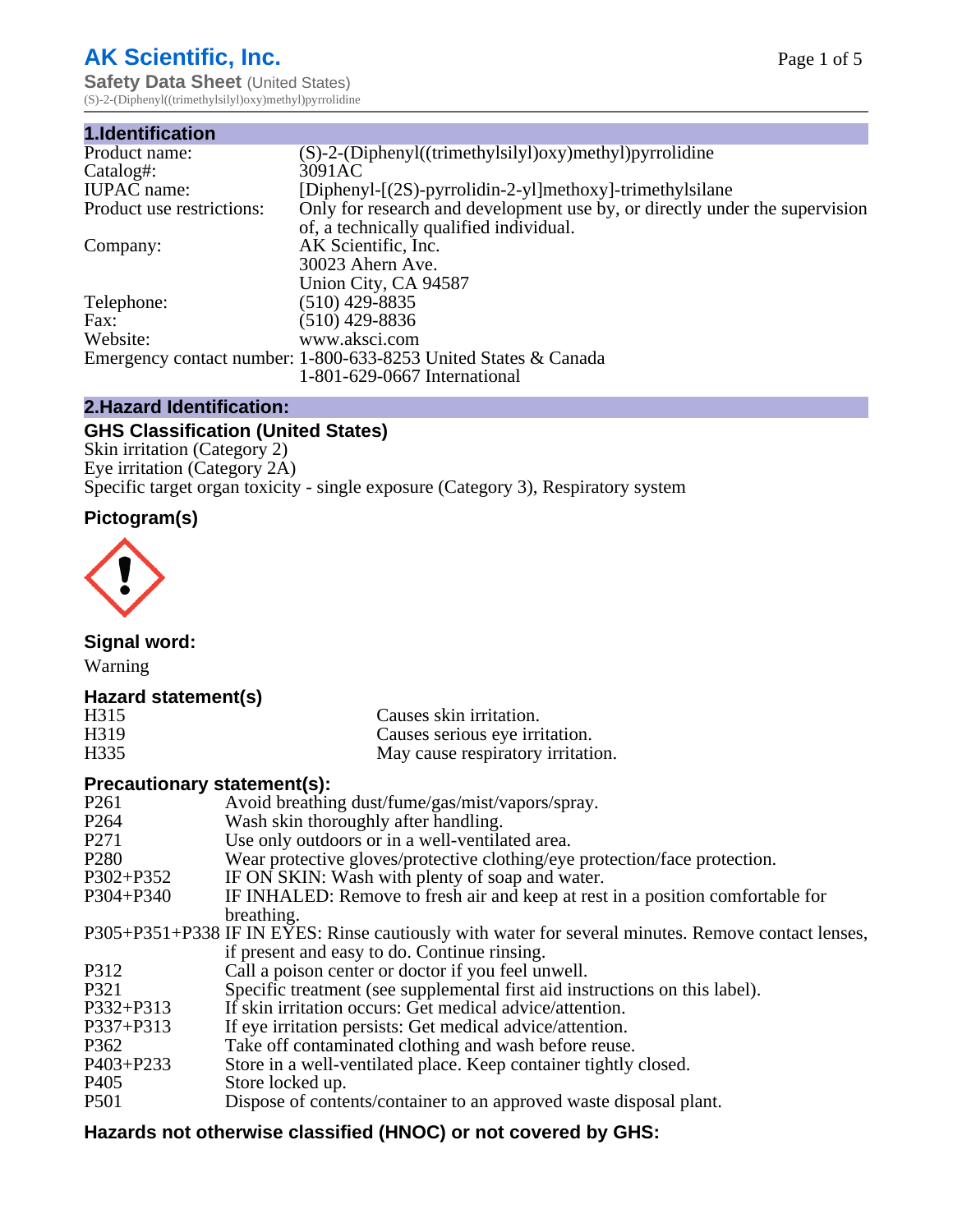#### none

#### **3.Composition/Information on Ingredients**

Synonyms: (S)-(-)-alfa, alfa-Diphenyl-2-pyrrolidinemethanol trimethylsilyl ether CAS#: 848821-58-9 Purity: 98% (GC)<br>EC: Not availal Not available.

# **4. First Aid Measures**

**General Information:** Immediately remove any clothing contaminated by the product. Move out of dangerous area. Consult a physician and show this safety data sheet.

**Inhalation:** Move person to fresh air. If not breathing, give artificial respiration. If breathing is difficult, give oxygen. Obtain medical aid.

**Skin contact:** Immediately flush skin with running water for at least 15 minutes while removing contaminated clothing and shoes. Wash clothing before reuse. Obtain medical aid immediately. **Eye contact:** Immediately flush open eyes with running water for at least 15 minutes. Obtain medical aid immediately.

**Ingestion:** Do NOT induce vomiting without medical advice. Rinse mouth with water. Never administer anything by mouth to an unconscious person. Obtain medical aid immediately.

**Most important symptoms and effects, both acute and delayed:** No further information available. Please see sections 2 and 11.

**Indication of any immediate medical attention and special treatment needed:** No further information available.

### **5. Fire Fighting Measures**

**Suitable extinguishing media:** Use water spray, dry chemical, carbon dioxide, or chemical foam. **Specific hazards arising from the chemical:** Carbon oxides, Nitrogen oxides, Silicon oxides. **Advice for firefighters:** As in any fire, wear a NIOSH-approved or equivalent, pressure-demand, self-contained breathing apparatus and full protective gear. During a fire, irritating and highly toxic gases may be generated by thermal decomposition or combustion.

### **6. Accidental Release Measures**

**Personal precautions, protective equipment and emergency procedures:** Wear protective equipment and keep unprotected personnel away. Ensure adequate ventilation. Remove all sources of ignition. Prevent further leak or spill if safe to do so. For personal protective equipment, please refer to section 8.

**Environmental precautions:** Do not let product enter drains, other waterways, or soil.

**Methods and materials for containment and cleaning up:** Prevent further leak or spill if safe to do so. Vacuum, sweep up, or absorb with inert material and place into a suitable disposal container. Consult local regulations for disposal. See section 13 for further disposal information.

### **7. Handling and Storage**

**Precautions for safe handling:** Avoid contact with skin, eyes, and personal clothing. Wash hands thoroughly after handling. Avoid breathing fumes. Use only with adequate ventilation. Wear suitable protective clothing, gloves, and eye/face protection. Keep away from sources of ignition. Minimize dust generation and accumulation. Keep container tightly closed. Open and handle container with care. Do not eat, drink, or smoke while handling.

**Conditions for safe storage, including any incompatibilities:** Store in a tightly-closed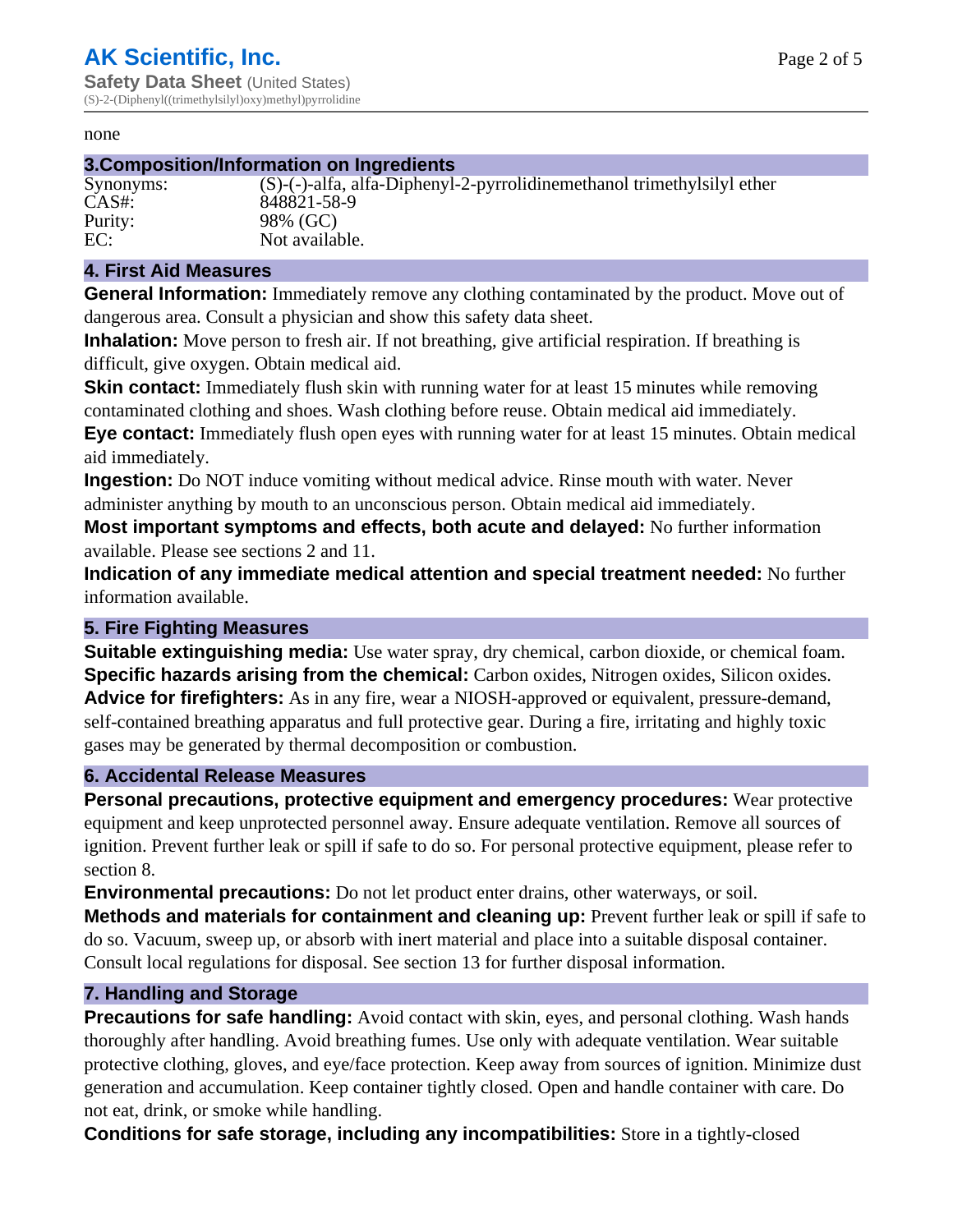container when not in use. Store in a cool, dry, well-ventilated area away from incompatible substances. Keep away from sources of ignition. ,Store long-term at 2-8°C.

#### **8. Exposure Controls/Personal Protection**

#### **Exposure limits:**

| $OSHA$ PEL:       | Not available. |
|-------------------|----------------|
| NIOSH REL:        | Not available. |
| <b>ACGIH TLV:</b> | Not available. |

**Appropriate engineering controls:** Avoid contact with skin, eyes, and clothing. Wash hands before breaks and immediately after handling the product. Facilities storing or utilizing this material should be equipped with an eyewash fountain. Use adequate general and local exhaust ventilation to keep airborne concentrations low.

#### **Personal protection**

| Eyes:        | Based on an evaluation of the eye or face hazards present, wear chemical splash-resistant<br>safety glasses or goggles with side protection. A face shield may be appropriate in some |
|--------------|---------------------------------------------------------------------------------------------------------------------------------------------------------------------------------------|
|              | workplaces. Use eyewear tested and approved under appropriate government standards<br>such as OSHA 29 CFR 1910.133 or EU EN166.                                                       |
| Hands:       | Wear gloves selected based on an evaluation of the possible hazards to hands and skin,                                                                                                |
|              | the duration of use, the physical conditions of the workplace, and the chemical resistance                                                                                            |
|              | and physical properties of the glove material.                                                                                                                                        |
|              | Skin and body: Protective clothing must be selected based on the hazards present in the workplace, the                                                                                |
|              | physical environment, the duration of exposure, and other factors. No fabric can provide                                                                                              |
|              | protection against all potential hazards; therefore it is important to select the appropriate                                                                                         |
|              | protective clothing for each specific hazard. At the minimum, wear a laboratory coat and                                                                                              |
|              | close-toed footwear.                                                                                                                                                                  |
| Respiratory: | Respirators are not a substitute for accepted engineering control measures such as<br>enclosure or confinement of the operation, general and local ventilation, and substitution      |
|              | of less toxic materials. When respiratory personal protective equipment is appropriate                                                                                                |
|              | based on an assessment of respiratory hazards in the workplace, use a NIOSH- or                                                                                                       |
|              | CEN-certified respirator.                                                                                                                                                             |

| 9. Physical and Chemical Properties |                               |
|-------------------------------------|-------------------------------|
| <b>Physical State:</b>              | Yellow to tan liquid or solid |
| Molecular Formula:                  | C20H27NOSi                    |
| Molecular Weight:                   | 325.52                        |
| Odor:                               | Not available.                |
| pH:                                 | Not available.                |
| <b>Boiling Point Range:</b>         | Not available.                |
| Freezing/Melting Point:             | Not available.                |
| <b>Flash Point:</b>                 | $110^{\circ}$ C               |
| <b>Evaporation Rate:</b>            | Not available.                |
| Flammability(solid,gas):            | Please see section 2.         |
| <b>Explosive limits:</b>            | Not available.                |
| Vapor Pressure:                     | Not available.                |
| Vapor Density:                      | Not available.                |
| Solubility:                         | Not available.                |
| <b>Relative Density:</b>            | $1.0459$ g/mL                 |
| Refractive Index:                   | Not available.                |
| Volatility:                         | Not available.                |
| <b>Auto-ignition Temperature:</b>   | Not available.                |
| <b>Decomposition Temperature:</b>   | Not available.                |
| <b>Partition Coefficient:</b>       | Not available.                |

#### **10. Stability and Reactivity**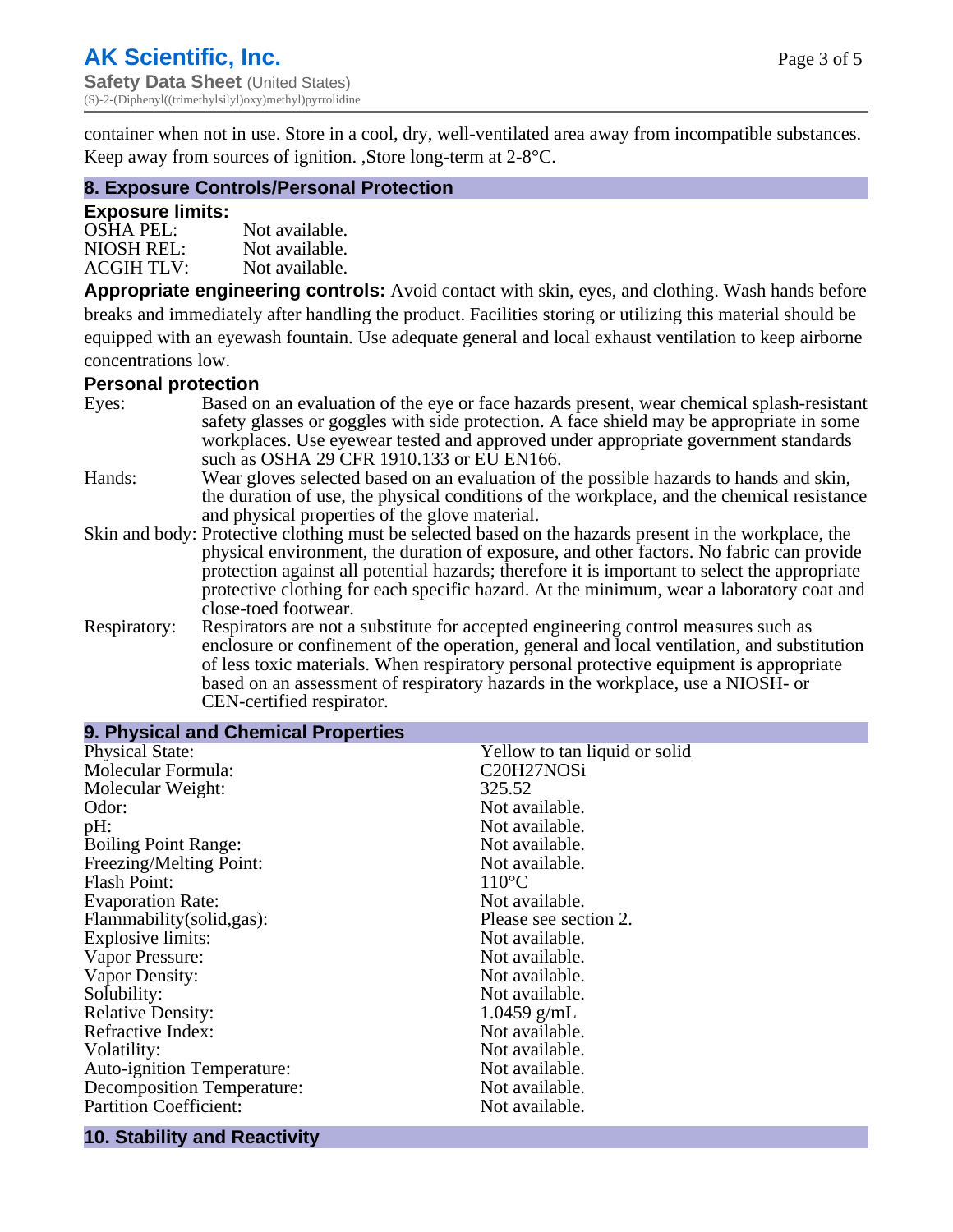| Reactivity:                         | Not available.                                       |
|-------------------------------------|------------------------------------------------------|
| Chemical stability:                 | Stable under recommended temperatures and pressures. |
| Possibility of hazardous reactions: | Not available.                                       |
| Conditions to avoid:                | Dust generation.                                     |
| Incompatible materials:             | Strong oxidizing agents.                             |
| Hazardous decomposition products:   | Carbon oxides, Nitrogen oxides, Silicon oxides.      |

#### **11. Toxicological Information**

| RTECS#                                         | Not available.                                      |
|------------------------------------------------|-----------------------------------------------------|
| Acute toxicity:                                | Not available.                                      |
| Routes of exposure:                            | Inhalation, eye contact, skin contact, ingestion.   |
| Symptoms related to the physical, chemical and | Skin contact may result in inflammation             |
| toxicological characteristics:                 | characterized by itching, scaling, reddening,       |
|                                                | blistering, pain or dryness. Eye contact may result |
|                                                | in redness, pain or severe eye damage. Inhalation   |
|                                                | may cause irritation of the lungs and respiratory   |
|                                                | system. Overexposure may result in serious illness  |

or death.

#### **Carcinogenicity**

| IARC: | Not classified.                                                                                       |
|-------|-------------------------------------------------------------------------------------------------------|
| NTP:  | Not listed.                                                                                           |
| OSHA: | Not listed.                                                                                           |
|       | Acute toxic effects: Inflammation of the eye is characterized by redness, watering, and itching. Skin |
|       | inflammation is characterized by itching, scaling, reddening, or, occasionally,                       |
|       | blistering.                                                                                           |

| 12. Ecological Information     |                |
|--------------------------------|----------------|
| Ecotoxicity:                   | Not available. |
| Persistence and degradability: | Not available. |
| Bioaccumulative potential:     | Not available. |
| Mobility in soil:              | Not available. |
| Other adverse effects:         | Not available. |

#### **13. Disposal Considerations**

Disposal of waste: Chemical waste generators must determine whether a discarded chemical is classified as hazardous waste. US EPA guidelines for the classification determination are listed in 40 CFR 261.3. Additionally, waste generators must consult state and local hazardous waste regulations to ensure complete and accurate classification. Observe all federal, state and local regulations when disposing of the substance.

Disposal of packaging: Do not reuse containers. Dispose of as unused product.

| <b>14. Transportation Information</b> |                |
|---------------------------------------|----------------|
| <b>DOT (United States)</b>            |                |
| UN number:                            | Not hazmat     |
| Proper shipping name:                 | Not available. |
| Transport hazard class:               | Not available. |
| Packing group:                        | Not available. |
| <b>IATA</b>                           |                |
| <b>UN Number:</b>                     | Not DG         |
| Proper shipping name:                 | Not available. |
| Transport hazard class:               | Not available. |
| Packing group:                        | Not available. |